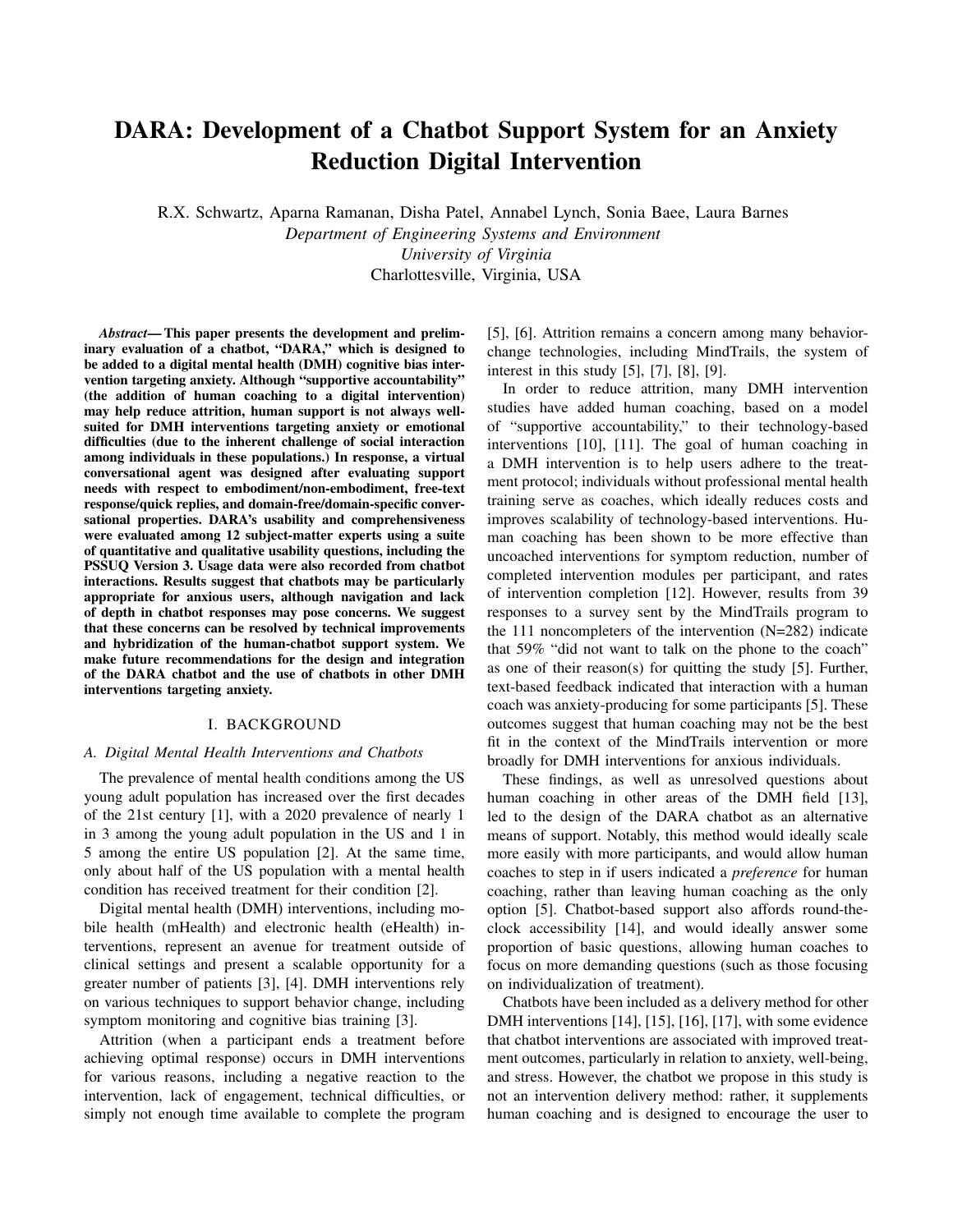continue with the study by responding to common questions.

## *B. The MindTrails Project*

MindTrails, or the MindTrails Project [18], is a webbased, public research program developed by a team of clinical psychologists, computer scientists, and engineers at the University of Virginia [7]. It offers free multi-session training programs to individuals with emotional difficulties, such as anxiety or depression, and has been delivered to thousands of people in more than 75 countries around the world [5], [7], [9], [19], [20]. Through a variety of activities for cognitive bias modification for interpretation training (CBM-I), the platform promotes healthier, flexible thinking patterns for anxious individuals [21].

Attrition in MindTrails has remained a significant problem: more than 80% of participants have dropped out of versions of the program before the sixth session in an eightsession intervention [7], [9]. In one MindTrails study, a subgroup of participants had access to a human coach with whom they were able to discuss problems or concerns about the study [5]. About half of this group never responded to coaches' attempts to contact them, though about 30% of the group completed the full intervention with their coaches. These findings further encouraged us to implement a virtual conversational agent to assist human coaches.

#### II. METHODS

#### *A. DARA Chatbot Design*

The transition to conversational agent-aided support entailed consideration of three major design choices: *embodiment*; *user response method*; and *domain selection*.



Fig. 1. Screen capture of an interaction with the DARA chatbot, showing a question prompt (top) and informational prompt (bottom).

*1) Embodiment:* Embodied conversational agents (CAs) are virtual characters that have natural human tendencies. In particular, these characters are aware of conversational qualities beyond the task at hand, and can either communicate verbally or through changes in facial expressions, hand gestures, or body language [22], [23]. A non-embodied CA will lack these nonverbal reactions and will solely communicate via text [24]. When implementing DARA, we decided to create a non-embodied CA (a chatbot) that had a friendly icon (Fig. 1), potentially supporting an empathetic reaction to the chatbot regardless of a lack of embodiment. This choice was justified due to a lack of support for the utility of embodied CAs in health settings [22], [25], [26].

*2) User response method:* Free-text user response methods require a natural language processing component in order for the CA to respond in turn [24], [27]. On the other hand, a CA that provides "quick replies" (sometimes known as "suggestion chips") responds based on a finite set of possible user responses [27]. Other DMH chatbots offer a variety of free-text responses and quick replies [14], [15], [16], [17]. We had higher confidence in quick replies: this method limits the flexibility of the chatbot, but may also improve reliability and the ease of troubleshooting issues with the chatbot [24]. For these reasons, we exclusively implemented quick replies in this version of DARA.

*3) Domain selection:* A domain-free (or "open-domain") CA allows either participant to determine the conversation direction and respond to a wide range of topics [27]. Conversely, domain-specific CAs operate in a single domain such as medicine or customer service [27]. We noted that a domain-free CA would introduce too large of a field to process on a preplanned basis and would not be suitable for directed problem-solving. For this reason, the questions within DARA were split into three domains: Technical Issues; Usability and Knowledge Issues; and Implementation Issues. These domains were derived from the failure points noted among users of the human-supported (Version 4) MindTrails program [5]; the failure points originated from the Efficiency Model of Support [28]. Technical Issues refer to smaller bugs and procedural issues that users may encounter on the MindTrails platform; Usability and Knowledge Issues refer to how user-friendly the platform is and how well users understand its purpose; and Implementation Issues refer to how to incorporate lessons learned during the intervention into everyday life. We plan to include prompts for Engagement Issues (one of the original failure points) once MindTrails user behavior in this area is better understood [5].

*4) Implementation details:* The DARA chatbot (Fig. 1) was implemented using Juji, a chatbot platform that supports IDE-based and visual chatbot design [29]. The final DARA chatbot consisted of 51 different prompts, with a general user flow from an introduction, to Technical Issues, to Usability and Knowledge Issues, to Implementation Issues, to a conclusion (Table I). A user could continue to ask more questions within the same domain, but once the user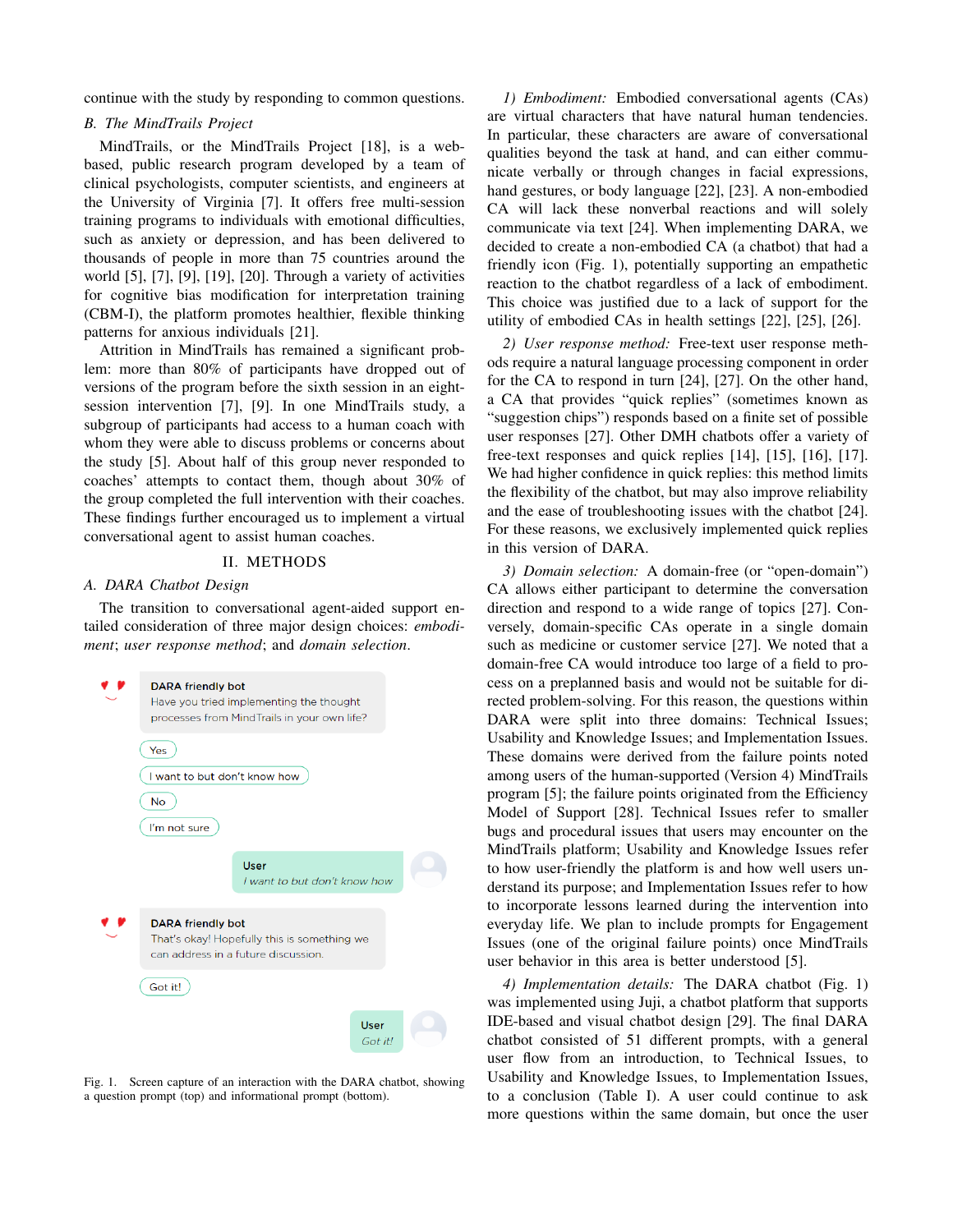TABLE I SUMMARY OF CHATBOT CONTENT ORDERED BY GENERAL QUESTION FLOW

| Domain                                         | Sample prompt                                                                                                                                                                                                                                                                                                                                                                                                                                                                                                                                | Ouestion<br>prompts<br>(multiple)<br>quick<br>replies) | Informa-<br>tional<br>prompts<br>(single)<br>quick reply) |
|------------------------------------------------|----------------------------------------------------------------------------------------------------------------------------------------------------------------------------------------------------------------------------------------------------------------------------------------------------------------------------------------------------------------------------------------------------------------------------------------------------------------------------------------------------------------------------------------------|--------------------------------------------------------|-----------------------------------------------------------|
| Introduction                                   | "Hello, I am DARA! My role is to help with any issues you have with using the<br>program, issues with motivation, or technical issues. I'm not trained as a therapist, and<br>coaching isn't meant to be phone therapy. My role is to support you as you go through<br>the MindTrails program. Today we will be receiving feedback and asking questions<br>about your previous experience with MindTrails. Let's begin! Note: I don't take free<br>response text, it's less work for you and me:) Please click the buttons below this chat!" | $\Omega$                                               |                                                           |
| Technical<br><b>Issues</b>                     | "My apologies, could you tell me more about what kind of technical issue you are<br>facing?"                                                                                                                                                                                                                                                                                                                                                                                                                                                 | 8                                                      | 4                                                         |
| Usability<br>and<br>Knowledge<br><b>Issues</b> | "Usability/knowledge issues are any problems or barriers that participants have in<br>completing the training (CBM) sessions. Did you find the program confusing at all or<br>have any questions about the study?"                                                                                                                                                                                                                                                                                                                           | 20                                                     | 1                                                         |
| Implementation<br><b>Issues</b>                | "Overall, do you think MindTrails can improve on the realistic nature of the scenarios in<br>the program?"                                                                                                                                                                                                                                                                                                                                                                                                                                   | 6                                                      | 10                                                        |
| Conclusion                                     | "Thank you so much for the feedback - you helped me to know more about MindTrails"<br>issues! Our goal is to learn every day, so your feedback will help us develop a better<br>version of MindTrails for you and your peers. Please feel free to close your browser at<br>this point, as the further responses will not be recorded."                                                                                                                                                                                                       | $\Omega$                                               |                                                           |

progressed to the next domain, they could not return to the previous domain. Due to branching, all prompts were not necessarily visited in a single session or in a particular order.

Of the 51 DARA prompts, 34 were questions (those that asked the user to select between more than one quick reply). The remaining 17 prompts were informational, only allowing a single quick reply (e.g. "Got it!" or "Continue").

# *B. Data Collection*

Quantitative and qualitative data were collected to measure interactions with the DARA chatbot: chatbot session length and chatbot session contents were collected directly from the Juji platform. Additionally, a post-interaction survey was constructed: the goal of the post-interaction survey was to have participants assess the usability of DARA and provide additional feedback on the user experience. We selected the 16-question PSSUQ Version 3 as the main usability questionnaire [30]. This usability questionnaire was selected due to its extensive testing, high reliability, and suitability for small sample sizes [31]. 10 additional quantitative and 7 additional qualitative usability questions were added to better understand other aspects of DARA that were not covered by the PSSUQ.

#### *C. Usability Study*

A group of subject-matter experts tested the DARA chatbot: participants were recruited from a population that was (1) currently or recently participating in the design and administration of MindTrails (2) not involved in the design of DARA, and (3) willing to participate in a 45-minute usability study (Fig. 2). Due to their familiarity with anxious individuals and the MindTrails platform, these participants were considered to be particularly well-suited to assess DARA in a preliminary usability study.

At the beginning of the the 45-minute session, participants signed a consent form (UVA IRB-SBS #2220) and were familiarized with the supportive relationship of DARA to the MindTrails intervention. Once the consent form was completed, participants were given 15 minutes to interact with DARA. Participants were instructed to complete as many interaction sessions as needed to understand the design and flow of the DARA chatbot. Upon completion of their 15 minute DARA interaction, participants were given another 25 minutes to complete the post-interaction survey.



Fig. 2. Flowchart of the preliminary usability study, in which 12 MindTrails subject-matter experts interacted with the DARA chatbot and provided feedback via a post-interaction survey.

#### III. RESULTS

#### *A. Quantitative Results*

Twelve subject-matter experts participated in the study, in the roles of student researcher, licensed psychologist, developer, research assistant, faculty, project coordinator, and website maintainer (some roles were identical between participants). This group conducted a total of 23 sessions with the DARA chatbot, ranging from 0-14 minutes, with an average session lasting 5 minutes. 2 sessions consisted of merely starting the chatbot and viewing the start screen for under one minute. The majority of participants (10) conducted one or two sessions each, while 2 participants conducted four sessions each. In all, participants interacted with DARA chatbot prompts a total of 520 times (Table II).

The overall PSSUQ score of DARA (out of 7, higher scores indicating worse usability) was 2.64, with a System Quality (SysQual) score of 1.88, an Information Quality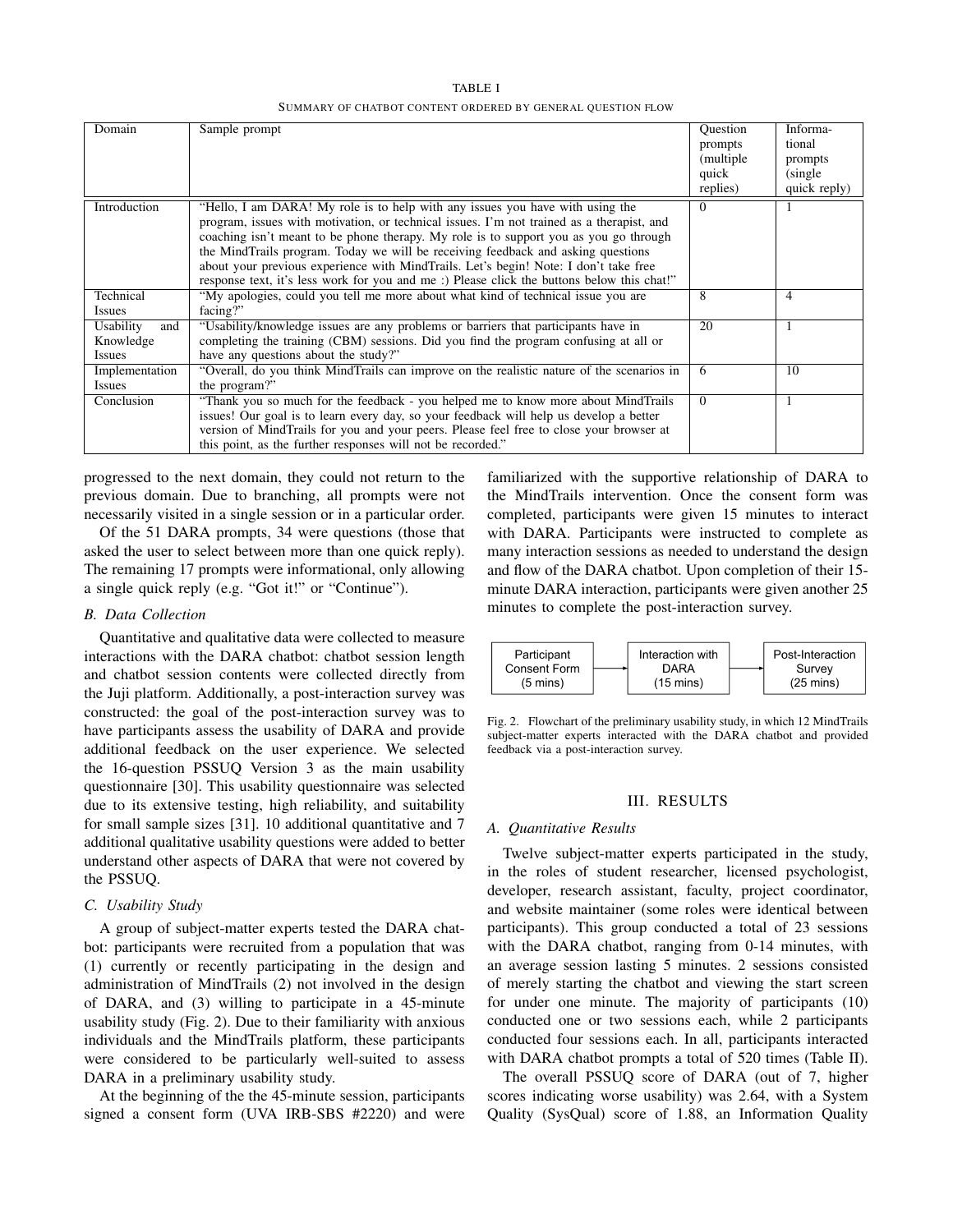(InfoQual) score of 3.19, and an Interface Quality (IntQual) score of 2.94. The inter-rater reliability of the PSSUQ questionnaire was calculated using the irrNA package in R in order to reliably impute missing values [32]. The intraclass correlation coefficient  $ICC(2,k)$  was found to be 0.895 (p<0.001), with a 95% CI of [0.781, 0.964], indicating good to excellent reliability [33], [34].

The additional 10 quantitative usability questions were also analyzed using the  $ICC(2,k)$  irrNA model and found to have an ICC of 0.399 (p=0.06) and a 95% CI of [-0.153, 0.783], indicating poor reliability. Due to poor reliability and the small sample size, we did not pursue further analysis of this non-PSSUQ quantitative question set.

# *B. Qualitative Results*

The responses to the 7 qualitative questions were collaboratively coded by three of the authors at the phrase-level. The tags used were "positive," "negative," and "interesting," and tags could overlap with each other. After an iterative and collaborative classification exercise, four of the authors grouped feedback into three categories: "Initial Opinions," "Ease of Use," and "Effectiveness."

*1) Initial Opinions:* Participants uniformly described the chatbot personality using positive terms, including "cute," "friendly," and "very pleasant," as well as "very professional." 25% of participants stated that DARA had the potential to provide good accessibility or round-the-clock support for MindTrails users. Additionally, DARA was observed by 58.3% of participants as more ideal than human support for individuals with anxiety. One participant mentioned that DARA produced an environment with "no fear of negative evaluation regarding asking 'silly' or 'obvious' questions," which would help users "anxious about talking to strangers." However, the majority of participants (75%) did not express full confidence in the chatbot, with one participant stating "if the chatbot does not address the concerns of the user adequately, some individuals may prefer to have their specific needs met via human support."

*2) Ease of Use:* Participant responses regarding chatbot ease of use varied widely, ranging from very positive interactions with DARA to more critical feedback. When participants were asked what they liked about DARA, 58.3% complemented the usability of the interface, using terms including "clean/concise," or "easy to use/navigate." One participant noted "I don't have to type to explain/ask things," referring to the quick replies feature. Another participant mentioned that "[DARA] gave answers in a way that I think was a lot better than any other bot I have recently used." However, one participant described DARA as having a "TON of text for [them] to read" and that "...being able to receive information through conversation may be easier." One participant also suggested it would be beneficial to "have an option. . . to modify [their] previous [quick replies]."

58.3% of respondents suggested that the DARA chatbot would be less stressful than human interactions, while 25% mentioned that the effect on stress could be mixed, and

8.3% did not believe DARA would be less stressful than human interactions. An interesting point brought up by one participant was that given their experience with DARA, they believe that "it will be less stressful for those high in social anxiety at first but more stressful for people who get frustrated when they can't immediately find information." As general feedback, one participant also mentioned that DARA "randomly 'restarted'" their conversation partway through.

*3) Effectiveness:* 58.3% of participants mentioned that DARA would be effective for answering basic questions. Specifically, one participant said it helped them "navigate technical questions, and better understand general aspects about the MindTrails program." However, 33.3% of participants mentioned that DARA responses were often rigid, preventing them from gaining additional insight on a topic. One participant stated that they "prefer talking [to a human] and getting more authentic answers," whereas "chatbots are generally not as good at answering complex questions." Another participant mentioned that there was "no opportunity for further clarification if the response to my question doesn't satisfy my needs." Additionally, 33.3% of participants noted DARA's failure to recommend therapeutic resources: one participant suggested that DARA could "[provide] a list of resources at the end of the conversation." To describe their general experience of DARA, 8.3% of participants preferred a chatbot being the only form of external coaching, 33.3% preferred only a human coach, and 58.3% preferred a chatbot/human hybrid.

# IV. DISCUSSION AND LIMITATIONS

#### *A. Discussion*

The contents of the DARA interactions and survey responses indicated that the subject-matter expert evaluation was comprehensive and mathematically rigorous. 49 of 51 DARA prompts were tested by the twelve participants (96% coverage), and the PSSUQ inter-reliability coding value for the PSSUQ usability scoring was 0.895, indicating good to excellent reliability. These results suggest that the free-form navigation of a chatbot (i.e. mimicking normal usage, as opposed to a structured evaluation) and PSSUQ questionnaire can be effectively combined to evaluate the suitability of new DMH intervention additions among small groups of subjectmatter experts.

The relative strength of DARA's System Quality score (1.88/7.00) compared to its slightly worse performance on the Information Quality and Interface Quality scores (3.19/7.00 and 2.94/7.00) support the qualitative results which indicated that DARA was particularly streamlined, easy to learn, and easy to use. Qualitative survey responses also indicated that the DARA chatbot is high in accessibility and supports users' ability to ask basic or even embarrassing questions, both of which are traits that are desirable for an anxious population. The chatbot was also perceived as inviting and friendly, which could potentially drive interaction among anxious users. However, participants noted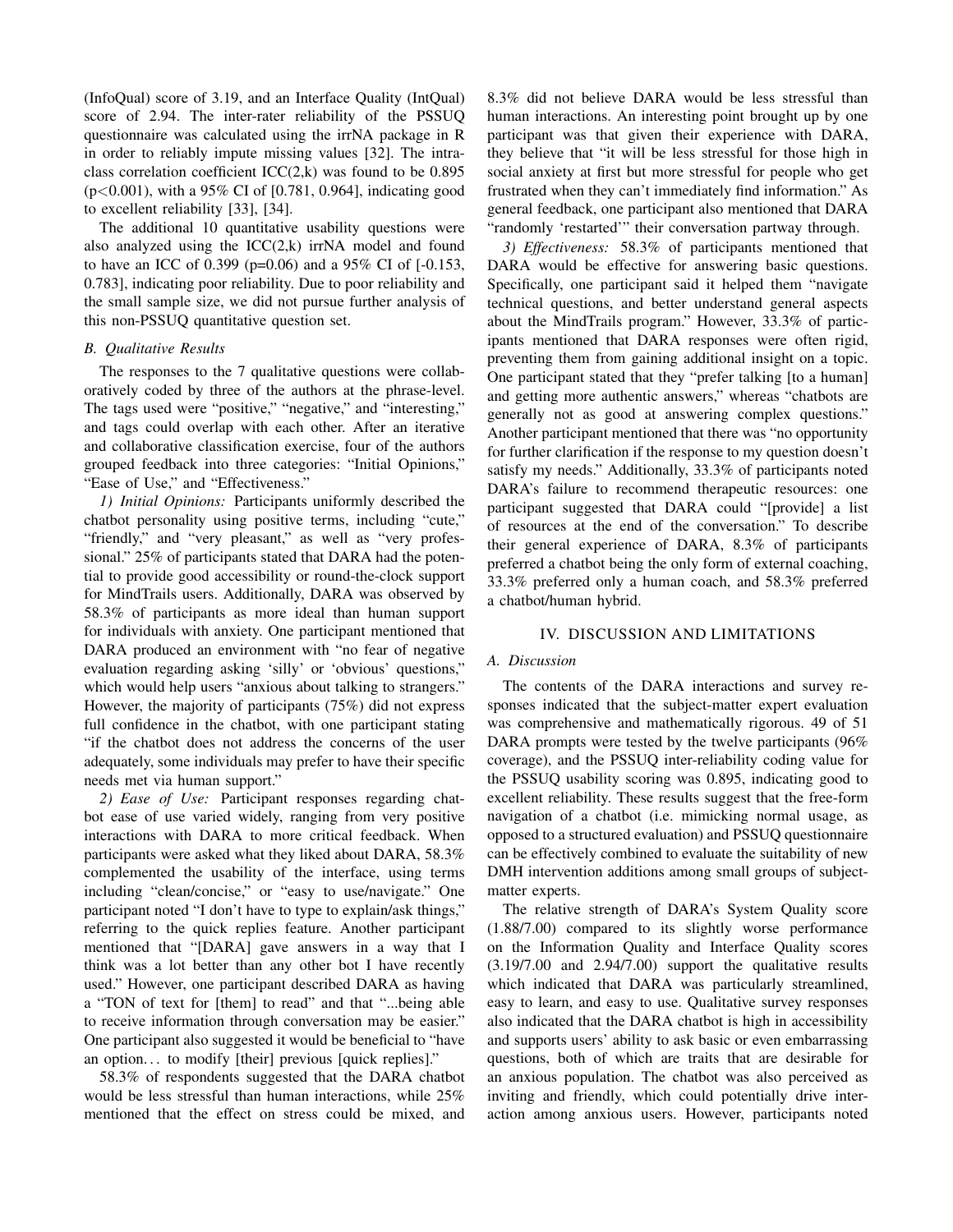TABLE II SUMMARY OF INTERACTIONS ORDERED BY GENERAL QUESTION FLOW.

| Domain                         | Prompts explored by participants (Total prompts in domain) | Total interactions among all prompts in domain |
|--------------------------------|------------------------------------------------------------|------------------------------------------------|
| Introduction                   |                                                            |                                                |
| <b>Technical Issues</b>        | 12(12)                                                     | 122                                            |
| Usability and Knowledge Issues | 20(21)                                                     | 184                                            |
| <b>Implementation Issues</b>   | 15 (16)                                                    | 170                                            |
| Conclusion                     |                                                            |                                                |

the inflexibility of the chatbot, the length of prompts, and confusion regarding navigation within the chatbot, which may limit the ability of anxious users to effectively take advantage of chatbot support.

Other studies that have included chatbots in health interventions have also noted the conversational limitations of chatbots [14], [15], although some users expressed a preference for quick relies instead of free-text inputs [16]. Additionally, the length of a chatbot conversation has been cited as a concern in other studies [15], while desirable chatbot features may include regular outreach, personalization, and variation in prompts [17]. Participants in other studies have also reported a lack of fear in asking chatbots "the slightest question" [35]. Glitches within chatbot interfaces have also been mentioned in the literature [15].

Based on our results, we recommend that future chatbots for anxious individuals include better navigation assistance, including expectation-setting for chatbot themes, testing of optimal prompt content and quick replies, and the ability to return to an earlier point in the conversation. It would also be desirable for chatbots to route participants to human coaching when participants are confused, frustrated, or simply interested in more in-depth responses. Although our participants appreciated the reliability and straightforwardness of the "quick replies" user response method, free-text inputs may be desirable to understand how to improve chatbot functionality or answer new questions. In the case of MindTrails, freetext inputs would be helpful for understanding the last failure point, Engagement Issues, which is likely an important contributor to attrition [8]. This area is relatively underexplored among MindTrails users and there remains more user feedback we would need to collect before we can define prompts in this area.

#### *B. Limitations*

Although this version of DARA does not accept free-text responses, the Juji interface did not allow the free-text entry box to be removed. For this reason, both the DARA chatbot and the study leaders had to explain to participants that freetext entry was not allowed. In a large-scale evaluation (and in the eventual implementation of the chatbot within a DMH system) this issue should be resolved to improve usability.

Given the limited sample size and subject-matter expert participant group in this preliminary study, it is unclear whether the results will generalize to a larger group of anxious individuals. Additional testing is also needed to validate the usability of the chatbot when it is implemented within the MindTrails platform. One notable difference is that this study *required* participants to interact with the DARA chatbot: MindTrails users may or may not choose to interact with a chatbot on a voluntary basis. Given the specific nature of MindTrails failure points, it is not clear which changes would need to be made to the DARA chatbot to generalize results to other DMH interventions.

# V. CONCLUSION

This paper presents DARA, a non-embodied, domainspecific, quick reply (non-free-text) conversational agent which is a proposed addition to the MindTrails digital mental health intervention platform. DARA is intended to provide support to users at scale in order to handle basic questions that would be encountered by human coaches. The paper provides background on chatbots in DMH interventions, design objectives for DARA, the methodology for a preliminary usability study among twelve subject-matter experts, results from the study, a discussion, and study limitations. Participants found the chatbot to be highly usable based on the PSSUQ, and expressed favorable reactions to the personality, accessibility, and streamlined nature of the chatbot. Participants also noted that the chatbot could be inflexible, wasn't a good fit for in-depth advice, and could be hard to navigate. In response, we suggest that several improvements can be made to DARA, including better navigation and user expectation-setting, hybridization of human and chatbot support, and the addition of free-text responses in order to better capture new issues. As a next step, usability studies of DARA should be conducted among users of MindTrails.

#### ACKNOWLEDGMENTS

We would like to thank the MindTrails subject-matter experts for their participation in this study. Research reported in this publication was supported by the National Institute of Mental Health under Award Number MH113752.

#### **REFERENCES**

- [1] J. M. Twenge, A. B. Cooper, T. E. Joiner, M. E. Duffy, and S. G. Binau, "Age, period, and cohort trends in mood disorder indicators and suicide-related outcomes in a nationally representative dataset, 2005–2017," *Journal of Abnormal Psychology*, vol. 128, no. 3, pp. 185–199, 2019. [Online]. Available: https://doi.org/10.1037/abn0000410
- [2] "Mental Illness National Institute of Mental Health (NIMH)." [Online]. Available: https://www.nimh.nih.gov/health/statistics/mentalillness
- [3] S. Michie, L. Yardley, R. West, K. Patrick, and F. Greaves, "Developing and Evaluating Digital Interventions to Promote Behavior Change in Health and Health Care: Recommendations Resulting From an International Workshop," *Journal of Medical Internet Research*, vol. 19, no. 6, p. e7126, Jun. 2017. [Online]. Available: https://doi.org/10.2196/jmir.7126